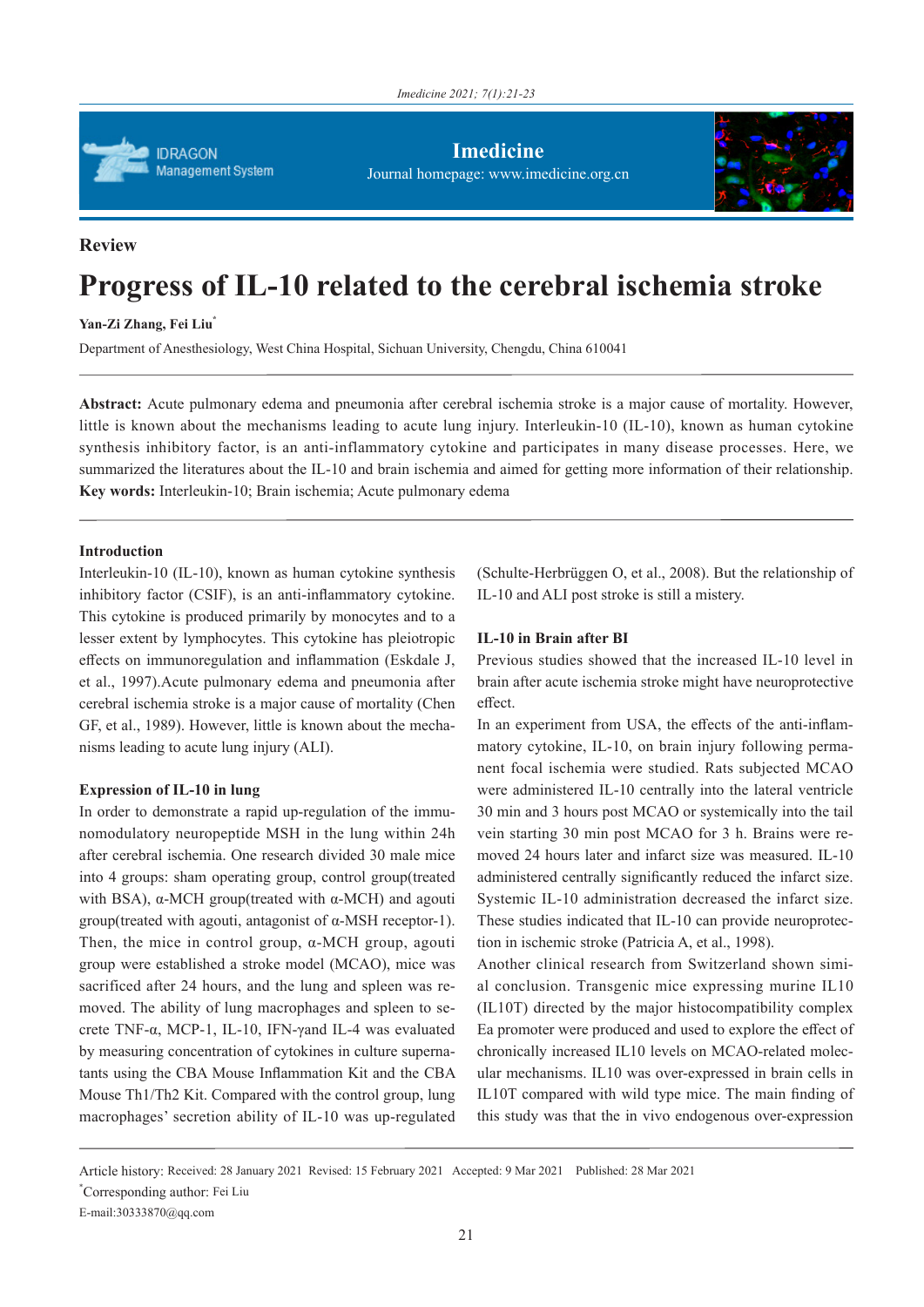of IL10 markedly protected cortical tissue against cerebral ischemia. This neuroprotective effect was associated to the reduced activity of the pro-apoptotic protein caspase 3 (Fabienne De Bilbao, et al., 2009).

A research from Portland about the function of B-cell limiting CNS inflammation and neurologic deficits in murine experimental stroke proved that IL-10-secreted WT B-cells decreased the infarct volume, mortality rate, recruitment of inflammatory cells and neurological functional deficits at 48h after MCAO. They evaluated the contribution of B-cells to the development of MCAO by comparing infarct volumes and functional outcomes in WT versus B-cell deficient μMT- /-mice. These MCAO-induced changes were completely prevented in B-cell restored μMT-/- mice after transfer of highly purified WT GFP + B-cells which were detected in the periphery, but not the CNS. In contrast, transferring of B-cells from IL-10-/-mice into μMT-/-mice had no effect on infarct volume (Kozaburo Akiyoshi,et al.,2011).

#### **IL-10 in serum after BI**

On the contrary, the up-regulation of IL-10 in serum will activate early endogenous immunosuppressive and increase the risk of early infection.

In a clinical research, researchers try to investigate the pathophysiology of stroke-associated infection (SAI) and assess the cytokine profile and peripheral white cell response in patients with or without SAI. Patients (N=110)with ischemic stroke allocated antibiotic prophylaxis or placebo within 24h of clinical onset. Peripheral white cell counts, IL-6, TNF-alpha and IL10 were measured in plasma. Seventeen patients (15%) developed infection with a time-dependent increases of total white cell count, neutrophils, monocytes, lymphocytes, IL6 and IL10, whereas TNF-alpha and the TNF-alpha/IL10 ratio decreased. In logistic regression, IL10, monocyte count and National Institute for Health Stroke Survey score on admission were independent predictors of systemic infection, which means SAI is associated with stroke severity, excessive IL10-mediated response and an increased number of circulating monocytes (Chamorro A,et al.,2006).

Another clinical research aim to examine the serum levels of 13 cytokines, CRP, glucose and hemoglobin in AIS patients, and their relationship with stroke lateralization, type and infarct volume. Forty-five patients with AIS were evaluated. Blood samples were taken within 72 h, and volumetric analyses performed within 1to 7 days after AIS onset. Cytokines were measured in serum from all patients and40 control subjects using Luminex Bio-Plex XMap technology. The levels of IL-10 ( $p = 0.001$ ) was significantly higher in the AIS patients than in the controls. Elevated levels of the anti-inflammatory cytokines IL-10 and IL-1α demonstrated early activation of endogenous immunosuppressive mechanisms after stroke ( Heidi Ormstad,et al.,2011).

A Germany clinical PANTHERIS trail, in order to test the efficacy of short-term antibacterial therapy to prevent the development of post-stroke infections, researchers assessed longitudinal changes in lymphocyte sub-populations and mitogen-induced lymphocytic interferon gamma (IFN)-γ production using flow cytometry in 80 patients with acute severe stroke at days 1, 3, 8, 90 and 180 after clinical onset. Plasma IL-6 and IL-10 concentration as well as urinary levels of norepinephrine and cortisol were assessed within the first 8 days after stroke. Patients of the placebo and verum (moxifloxacin) treatment groups who did or did not develop infections within 11 days after stroke were compared to identify immunological changes associated with the occurrence of post-stroke infections. In result, an early rise of plasma IL-10 was detected in patients who developed infections despite having been with preventive antibacterial treatment ( Klehmet J,et al.,2009).

#### **Conclusion**

The effect of secretion increased IL-10 by lung macrophages remains unknown while the pleiotropic effect in immunoregulation and inflammation of IL-10 might be a double-edged sword i.e. advantageous and harmful after acute brain ischemia.

#### **Acknowledgements**

We appreciate fruitful revision from professor Xiao Zhang

#### **Conflict Interests**

No conflict of interest

#### **Reference**

- Chamorro A, Amaro S, Vargas M, Obach V, Cervera A, F Torres, A M Planas. Interleukin 10, monocytes and increased risk of early infection in ischaemic stroke.J Neurol Neurosurg Psychiatry 2006;77:1279–1281.
- Chen GF,Tang XT. Clinical analysis of the elderly with acute cerebrovascular disease complicated by pneumonia. Chinese Journal of geriatric medicine 1989;8:43 - 44.
- Eskdale J, Kube D, Tesch H, Gallagher G. Mapping of the human IL10 gene and further characterization of the 5' flanking sequence. Immunogenetics 1997;46 (2): 120–8.
- Fabienne De Bilbao, Denis Arsenijevic, Thomas Moll, Irene Garcia-Gabay, Philippe Vallet1, Wolfgang Langhans, Panteleimon Giannakopoulos.In vivo overexpression of interleukin-10 increases resistance to focal brain ischemia in mice.Journal of Neurochemistry 2009;110:12–22.